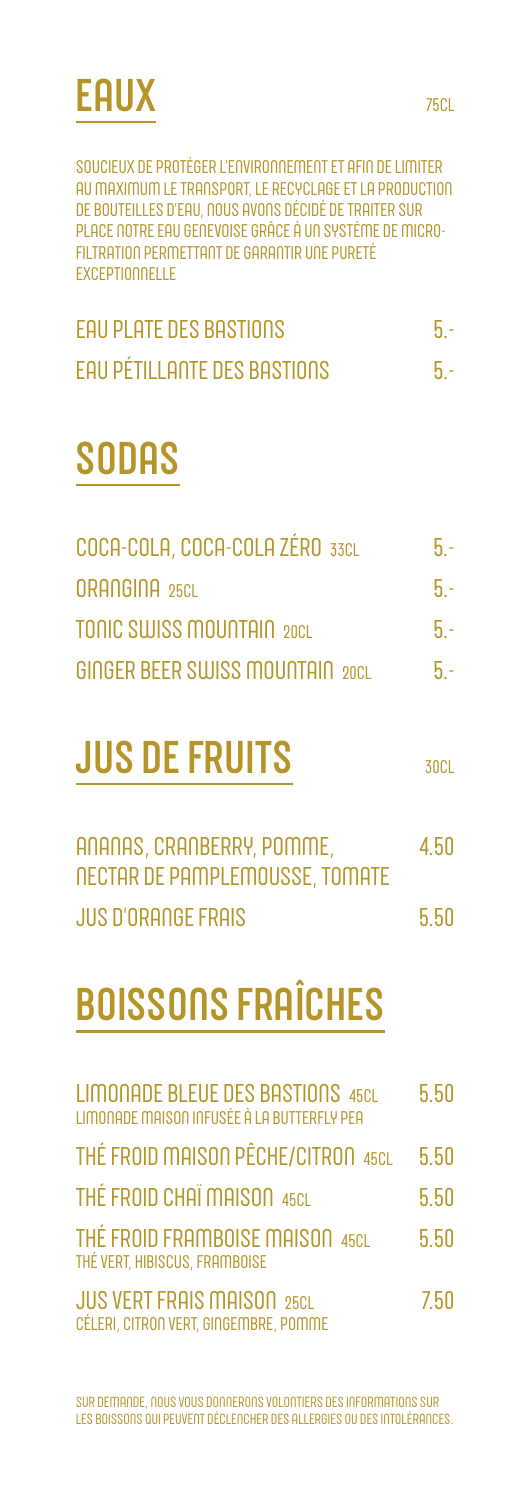# **BIÈRES ET PRESSIONS**

| HEINEKEN SILVER 4°           | $5.50$ 9. |  |
|------------------------------|-----------|--|
| <b>ERDINGER BLANCHE 5.3°</b> | $5.50$ 9. |  |
| LAGUNITAS IPA 6.2°           | -7.50     |  |

# **APÉRITIFS**

| <b>SAN BITTER 10CL</b>                               | 5.   |
|------------------------------------------------------|------|
| CAMPARI, SUZE, MARTINI 4CL<br>ROSSO, BIANCO, DRY     | 5.   |
| <b>KIR VIN BLANC 12CL</b><br>CASSIS, FRAMBOISE, MÛRE | 6.50 |
| <b>KIR ROYAL 12CL</b><br>CASSIS, FRAMBOISE, MÛRE     | 12.1 |
| MIMOSA, ROSSINI, BELLINI 12CL                        | . 19 |
| PORTO 18°, 10CL<br>ROUGE, BLANC                      | 7.   |
| PASTIS 51, RICARD 45°, 4CL                           |      |

### **BULLES GENEVOISES** À LA COUPE

| CAVE DE GENÉVE, CHARDONNAY-CHASSELAS<br><b>BULLES TRÈS LÉGÈRES ET FINES, 2020</b> | 8.50   |
|-----------------------------------------------------------------------------------|--------|
| <b>CHAMPAGNES</b><br>A LA COUPE                                                   | 10C1   |
| MOËT & CHANDON BRUT IMPÉRIAL                                                      | $15 -$ |
| MOËT & CHANDON BRUT IMPÉRIAL ROSÉ                                                 | $18 -$ |
| <b>MAISON POMMERY, CUVÉE DIAMANT</b>                                              | 1ჩ -   |
|                                                                                   |        |

## **ROSÉS AU VERRE**

 $50C1$ 

 $30C1$ 

| <b>GENÈVE</b>                                                                                                | <b>SUISSE</b> |
|--------------------------------------------------------------------------------------------------------------|---------------|
| ROSÉ DE GAMAY, CAVE DE GENÈVE 2021                                                                           | $6 -$         |
| <b>CÔTES DE PROVENCE</b>                                                                                     | <b>FRANCE</b> |
| MAISON GUTOWSKI, CUVÉE M-G 2021                                                                              | $9 -$         |
| CHÂTEAU MINUTY, CRU CLASSÉ 2021                                                                              | $11 -$        |
| <b>BLANCS AU VERRE</b><br><b>SUISSE</b>                                                                      | <b>10CL</b>   |
| DOMAINE LES PERRIÈRES, ALIGOTÉ 2021                                                                          | $6 -$         |
| <b>DOMAINE LES PERRIÈRES, SAUVIGNON BLANC<br/>2021, MÉDAILLE D'OR AU CONCOURS INTERNATIONAL DE LYON 2022</b> | 7.50          |
| CAVE DE GENÈVE, CHARDONNAY 2020                                                                              | 8.50          |
| <b>AIGLE LES MURAILLES, CHASSELAS 2021</b>                                                                   | 9.50          |
| DOMAINE CHARRIER PETITE ARVINE 2001                                                                          | 19F           |

12.OU FRANCISCA & CHRISTIAN OBRECHT, 16.50 CHARDONNAY 2019

#### **FRANCE**

 $10CL$ 

|  |  | BLANC LIQUOREUX, MUSCADELLE VIEILLI 2018 12.50 |  |
|--|--|------------------------------------------------|--|
|--|--|------------------------------------------------|--|

#### **ROUGES AU VERRE**

**10CL** 

| GENÈVE                                                                                     | <b>SUISSE</b> |
|--------------------------------------------------------------------------------------------|---------------|
| DOMAINE LES PERRIÈRES, PINOT NOIR 2021                                                     | $6 -$         |
| DOMAINE LES PERRIÈRES, MERLOT 2021<br>MÉDAILLE D'OR AU CONCOURS INTERNATIONAL DE LYON 2022 | 7.50          |
| $ES$ PRIT DE GENÈVE AOC, FLORIAN BARTHASSAT $8.50$<br>2020, GRAND PRIX DU VIN SUISSE 2021  |               |
| <b>BORDEAUX</b>                                                                            | <b>FRANCE</b> |
| GOULÉE BY COS, 3 <sup>ème</sup> VIN CHÂTEAU<br>COS D'ESTOURNEL, MÉDOC 2016                 | $19 -$        |
| <b>BOURGOGNE</b>                                                                           |               |
|                                                                                            |               |

POMMARD 1ER CRU, DOMAINE MAZILLY 2018 16.50

**10CL**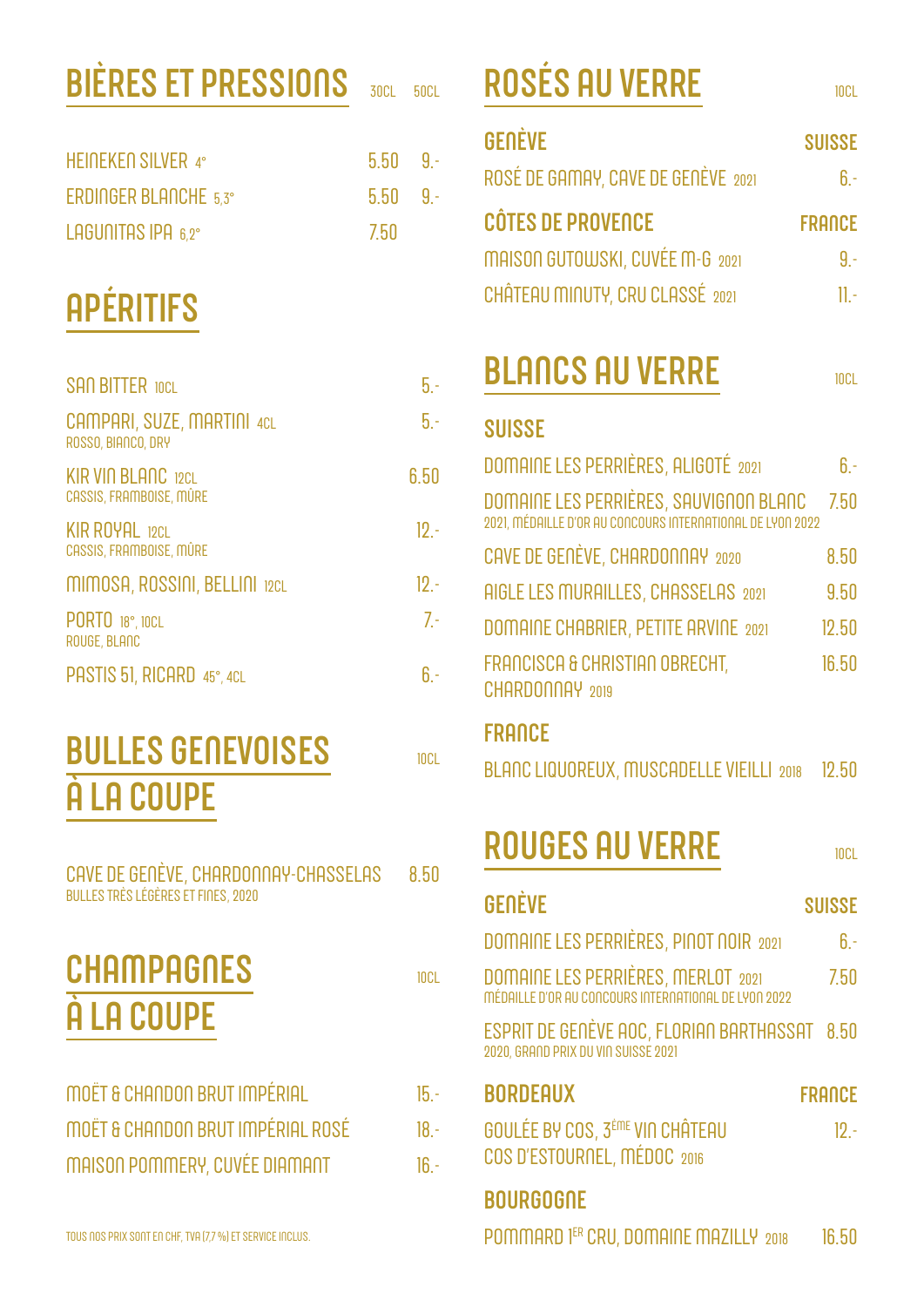#### **COCKTAILS**

| <b>GIN TONIC</b><br>GIN TANQUERAY, TONIC SWISS MOUNTAIN                                                                           | $14 -$  |
|-----------------------------------------------------------------------------------------------------------------------------------|---------|
| MOJITO<br>RHUM HAVANA 3 ANS, MENTHE FRAÎCHE, SUCRE DE CANNE,<br>CITRON VERT, EAU PÉTILLANTE. OPTION : FRAISE, PASSION +1.-        | $16 -$  |
| <b>MOJITO ROYAL</b><br>RHUM HAVANA ESPECIAL, MENTHE FRAÎCHE, SUCRE DE CANNE,<br>CITRON VERT, CHAMPAGNE MOËT & CHANDON BRUT        | $22 -$  |
| <b>CAIPIRINHA</b><br>CACHAÇA, CITRON VERT, SUCRE DE CANNE                                                                         | $16. -$ |
| <b>COSMOPOLITAN</b><br>VODKA KETEL ONE, COINTREAU, CITRON VERT, JUS DE CRANBERRY                                                  | $16 -$  |
| <b>BLOODY MARY</b><br>VODKA KETEL ONE, JUS DE TOMATE, CITRON VERT, TABASCO,<br>WORCESTERSHIRE SAUCE, POIVRE, SEL, CÉLERI          | $16 -$  |
| <b>PISCO SOUR</b><br>PISCO, CITRON VERT, SUCRE DE CANNE, BLANC D'ŒUF.<br>OPTION : MOUSSE VÉGANE & SANS GLUTEN, SANS ŒUF +1.-      | $16 -$  |
| MOSCOW MULE<br>VODKA KETEL ONE, CITRON VERT, GINGER BEER                                                                          | $16 -$  |
| <b>LONDON MULE</b><br>GIN TANQUERAY, CITRON VERT, GINGER BEER                                                                     | $16. -$ |
| <b>KRAKEN MULE</b><br>RHUM KRAKEN BLACK SPICED, CITRON VERT, GINGER BEER                                                          | $16 -$  |
| <b>OLD FASHIONED</b><br>BOURBON, SUCRE DE CANNE, ANGOSTURA BITTER, CERISE, ZESTE D'ORANGE                                         | $16 -$  |
| <b>PORN STAR MARTINI</b><br>VODKA KETEL ONE, PASSOA, SIROP DE VANILLE, CITRON VERT,<br>SHOT DE BULLES GENEVOISES (CAVE DE GENÈVE) | $21 -$  |
| <b>ESPRESSO MARTINI</b><br>VODKA KETEL ONE, KAHLUA, SUCRE DE CANNE, ESPRESSO                                                      | $16 -$  |
| <b>MARGARITA</b><br>TEQUILA JOSÉ CUERVO, COINTREAU, CITRON VERT, SEL                                                              | $16 -$  |
| <b>SPICY MARGARITA</b><br>TEQUILA JOSÉ CUERVO INFUSÉE AU PIMENT JALAPENO, COINTREAU,<br>CITRON VERT, SUCRE DE CANNE               | $16 -$  |
| <b>THE BRAMBLE</b><br>GIN TANQUERAY, LIQUEUR DE CASSIS, CITRON VERT, SUCRE DE CANNE                                               | $16 -$  |
| <b>MAI THAI</b><br>RHUM BACARDI 151, RHUM HAVANA ESPECIAL, RHUM HAVANA 3 ANS,<br>COINTREAU, SIROP D'ORGEAT, CITRON VERT           | $21 -$  |
| <b>LONG ISLAND</b><br>GIN TANQUERAY, RHUM HAVANA 3 ANS, TEQUILA JOSÉ CUERVO,                                                      | $18 -$  |

COINTREAU, CITRON VERT, COCA-COLA

#### **MOCKTAILS**

| <b>FRESH</b><br>JUS DE CONCOMBRE, SIROP DE CITRONNELLE,<br>CITRON VERT, GINGER BEER        |  |
|--------------------------------------------------------------------------------------------|--|
| <b>PASSION</b><br><b>JUS DE FRUIT DE LA PASSION, CITRON VERT,</b><br>SUCRE DE CANNE, TONIC |  |
| <b>SWEETIE</b><br>JUS D'HIBISCUS, JUS D'ORANGE, AGAVE,<br><b>EAU PÉTILLANTE</b>            |  |
| <b>VIRGIO SPRITZ</b><br>BITTER SAN PELEGRINO, JUS D'ORANGE, LIMONADE                       |  |

#### **SPRITZ**

| <b>APÉROL SPRITZ</b><br>APÉROL, BULLES GENEVOISES (CAVE DE GENÈVE),<br>EAU GAZEUSE, TRANCHE D'ORANGE                            | $12 -$  |
|---------------------------------------------------------------------------------------------------------------------------------|---------|
| <b>HUGO SPRITZ</b><br>LIQUEUR ST-GERMAIN, BULLES GENEVOISES (CAVE DE GENÈVE),<br>MENTHE FRAÎCHE, CITRON VERT, EAU GAZEUSE       | $14. -$ |
| <b>CAMPARI SPRITZ</b><br>CAMPARI, BULLES GENEVOISES (CAVE DE GENÈVE),<br>EAU GAZEUSE, TRANCHE D'ORANGE                          | $14. -$ |
| <b>TROPICAL SPRITZ</b><br>APÉROL, BULLES GENEVOISES (CAVE DE GENÈVE), LIQUEUR<br>DE FRAMBOISE, FRUIT DE LA PASSION, EAU GAZEUSE | $14 -$  |
| <b>BOURBON SPRITZ</b><br>BOURBON, BULLES GENEVOISES (CAVE DE GENÈVE),<br>SIROP DE CANNE, EAU GAZEUSE                            | $14. -$ |
| <b>SPRITZER</b><br>APÉROL, VIN BLANC, EAU GAZEUSE                                                                               | $\Pi$ . |
| ROYAL TROPICAL SPRITZ<br>APÉROL, CAMPARI, CHAMPAGNE MÖET & CHANDON<br>BRUT IMPÉRIAL, JUS D'ANANAS, JUS D'ORANGE                 | $17 -$  |
| <b>SPRITZ ROYAL</b><br>APÉROL, CHAMPAGNE MÖET & CHANDON BRUT IMPÉRIAL,<br>EAU GAZEUSE, TRANCHE D'ORANGE                         | $17 -$  |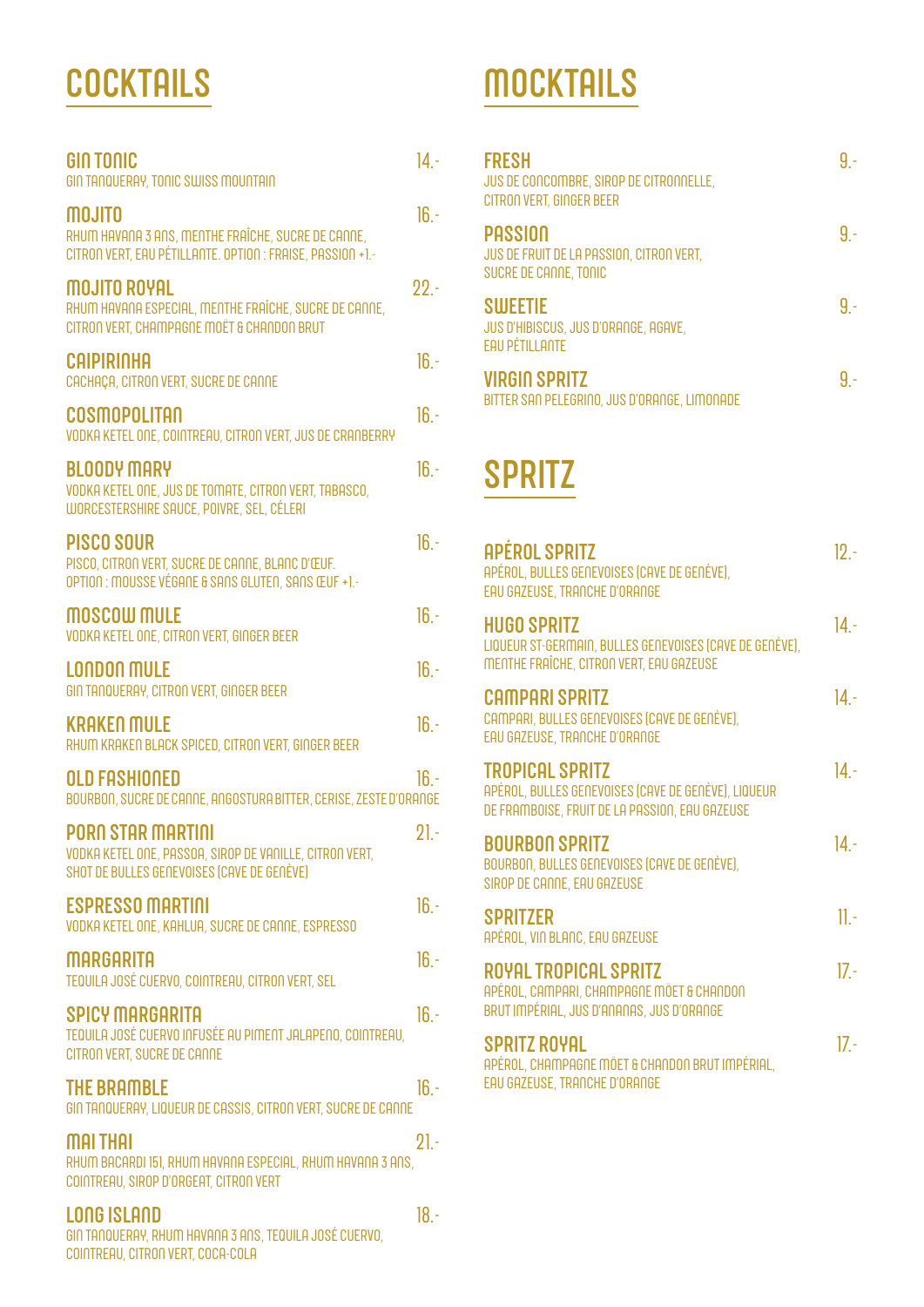# **COCKTAILS SIGNATURES**<br>DES BASTIONS

| <b>NEGRONI DES BASTIONS</b><br>GIN INFUSÉ AU THÉ DE FRUITS ROUGES, CAMPARI,<br>ANTICA FORMULA, ZESTE D'ORANGE                                                                                                                  | $18. -$ |
|--------------------------------------------------------------------------------------------------------------------------------------------------------------------------------------------------------------------------------|---------|
| <b>BLACK MULE</b><br>VODKA KETEL ONE, LIQUEUR DE MÛRES, SIROP DE<br>GINGEMBRE MAISON, JUS DE CITRON VERT, GINGER BEER                                                                                                          | $18. -$ |
| <b>LA DAME DES BASTIONS</b><br>RHUM BACARDI ANEJO CUATRO, RHUM 3 RIVIÈRES, PORTO,<br>THÉ CHAÏ, SIROP DE FRAMBOISE MAISON, JUS DE CITRON                                                                                        | $21 -$  |
| <b>RED FIZZ</b><br>GIN MALFY INFUSÉ AUX CLOUS DE GIROFLE & HIBISCUS,<br>COINTREAU, JUS DE CITRON, SIROP DE FRAMBOISE<br>MAISON, BLANC D'ŒUF, JUS DE CRANBERRY                                                                  | $18. -$ |
| <b>MANDARINE ICHANG</b><br>VODKA KETEL ONE, SIROP DE VANILLE, JUS DE YUZU, JUS<br>D'ORANGE, PURÉE DE FRUITS DE LA PASSION, CITRON VERT                                                                                         | $21 -$  |
| <b>BULLEIT FASHION</b><br>WHISKEY BULLEIT, CITRON JAUNE, JUS DE POIRE,<br>JUS D'ANANAS, JUS DE POMME, MIEL                                                                                                                     | $18. -$ |
| <b>APHRODITE</b><br>RHUM BACARDI ANEJO CUATRO INFUSÉ MAISON AUX CLOUS<br>DE GIROFLE / CANNELLE / POIVRE / ORANGE / CITRON, JUS DE<br>GINGEMBRE, CITRON VERT, PURÉE DE FRUITS ROUGES, SIROP<br>DE CANNELLE MAISON, JUS D'ANANAS | $18. -$ |
| <b>SPICY SWEETIE</b><br>TEQUILA JOSÉ CUERVO, SIROP DE ROMARIN ET PIMENT<br>MAISON, LIQUEUR DE MANDARINE, CITRON VERT,                                                                                                          | $18 -$  |



**JUS D'ANANAS**